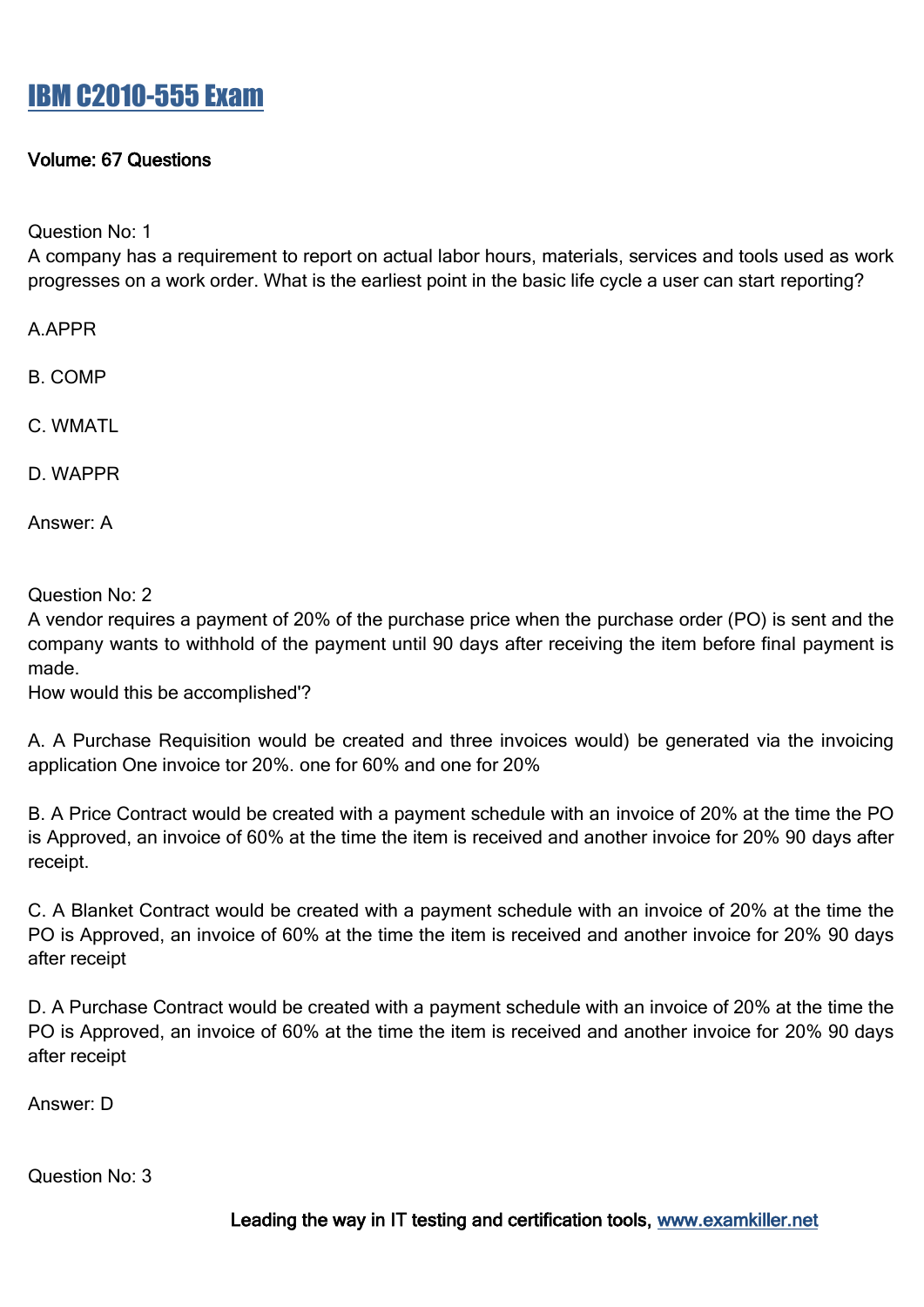A company wishes to group its location records into a hierarchy to assist users in searching for asset s. How can this be accomplished?

A. Location Groups can be created and LIVE locations added

B. Locations can be linked by using the Related Records tab in the Locations application.

C. Location records will need to be added to a network and can only include locations with an ACTIVE status.

D. Location records need to be added a system and can only include locations with an OPERATING type.

Answer: D

#### Question No: 4

A company has assets at multiple locations that require maintenance There is a requirement to have a single work order with charges rolled up to a single GL account. How can that be achieved?

- A. Create a task work order for each asset
- B. Create a child work order for each asset
- C. Add a job plan that has the assets associated
- D. Add the assets in Multiple Assets, Locations and Cis

Answer: B

#### Question No: 6

An administrator has a requirement to create 44 new assets that each share a common configuration Which application can do this with a single action?

- A. Assets
- B. item Master
- C. Classifications
- D. Asset Templates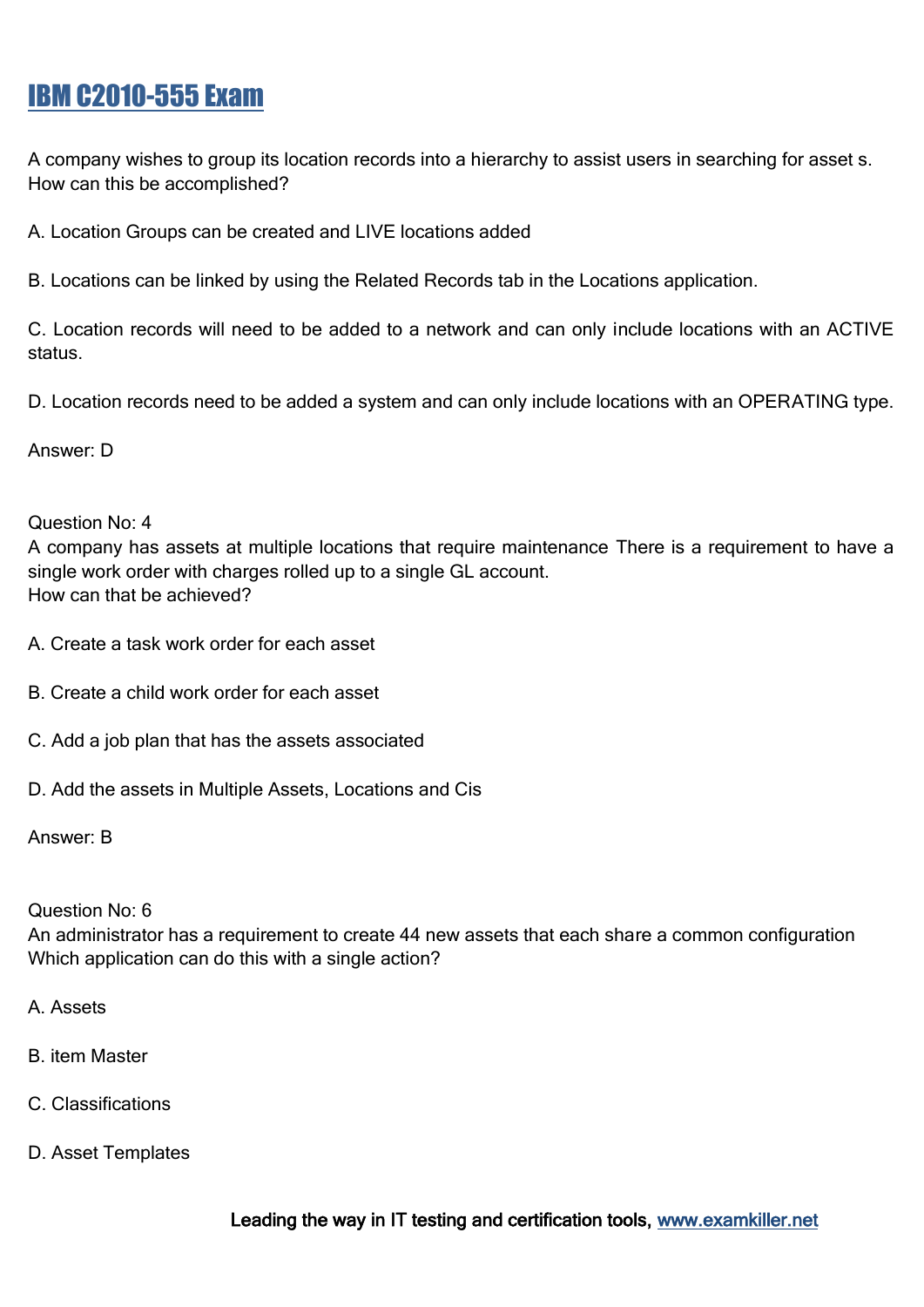Answer: D

Question No: 7

A user belongs to two non-independent security groups, Group A and Group B Group A has a purchasing limit of 37000 and Group B has a purchasing limit of \$8000. What is the purchasing limit of a user who belongs to both security groups?

- A. \$7000
- B. \$8000
- C. \$15000
- D. \$56000
- Answer: B

#### Question No: 8

What costing method should be used if the receipt cost of items that are the newest in stock is required?

A. LIFO

B. FIFO

- C. Average
- D. Standard
- Answer: A

Question No: 9

Which report option provides multiple access points for an end user to run reports including the tool bar shortcuts of Browser View, Direct Print. Direct Print with Attachments and direct access from application dialogs including Work Order Status Change and Inventory Reorder?

- A. ERI BIRT
- B. Cognos
- C. SQL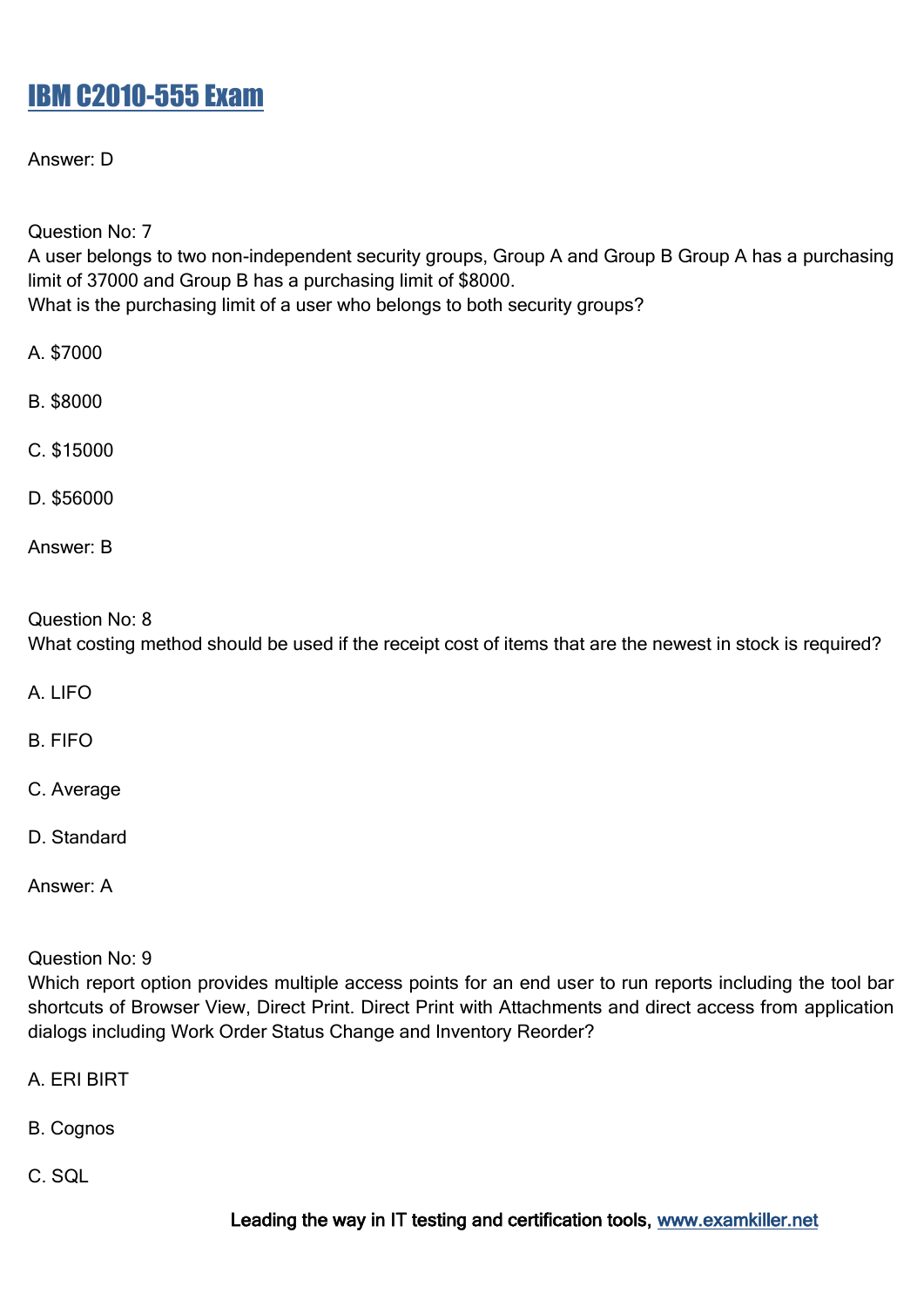D. Server

Answer: B

Question No: 10 An approved work order has been assigned an incorrect job plan. How do you correct this?

A. Change the Job Plan Revision to the correct revision

B. Clear the Job Plan field and enter the correct job plan

C. Create a Follow-up work order with the correct job plan.

D. Select Remove Work Plan from the More Actions menu and enter the correct job plan.

Answer: D

Question No: 11

The user wants to have a new job plan reference an existing job plan so that the data in the existing job plan will be available without re-entering it. What is the name of this feature?

- A. Nested job plans
- B. Job plan revisions
- C. Job plan sequences
- D. Attachment job plans

Answer: B

Question No: 12

A custom field has been added to the Work Order Tracking application to identify the inspector for environmental impacts of each work order. What type of role is used to assign the work order to the environmental inspector?

A. Person

B. Person Group